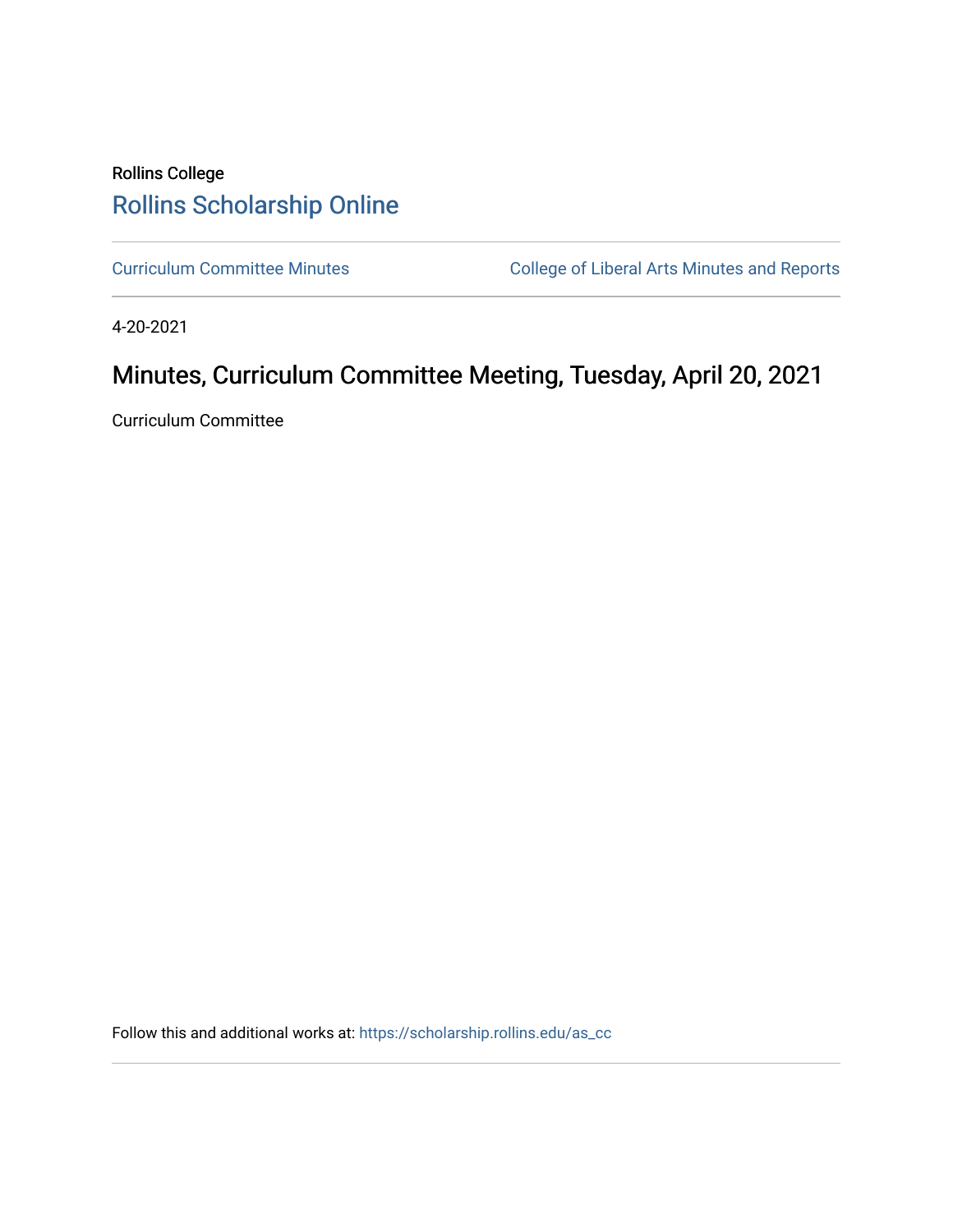## **Curriculum Committee Meeting Agenda Date: April 20, 2021**

### **Location: WebEx room** <https://rollins.webex.com/meet/mvidovic>

 $\boxtimes$  Martina Vidovic (Chair)  $\boxtimes$  Valerie Summet  $\boxtimes$  Brendaliz Santiago-Narvaez (secretary)  $\boxtimes$  Mark Heileman  $\boxtimes$  Caitlin Mohr

#### Gloria Cook

- $\boxtimes$  Jana Mathews
- $\boxtimes$  Brian Mosby
- $\boxtimes$  Sarah Parsloe
- $\boxtimes$  Rochelle Elva
- $\boxtimes$  Kyle Bennett

### **Agenda**

## **Voting members: Non-voting members: Guests:**

 $\boxtimes$  Ashley Kistler  $\boxtimes$  Stephanie Henning Rob Sanders Cameron Peterson ⊠ Zoe Pearson  $\boxtimes$  Senal Hewage

 $\boxtimes$  Mae Fitchett  $\boxtimes$  Toni Holbrook  $\Box$  Tiffany Griffin  $\boxtimes$  Steve Booker Gabriel Barreneche  $\boxtimes$  Kathryn Noseworthy  $\boxtimes$  Giselda Beaudin

- **1. Approve minutes from the April 6, 2021 meeting**
- 2. Motion- Jana; Second- Gloria, Valerie- In favor by raising of hands- Minutes passed.

#### **3. Sub-committee reports**

- a. New course- *Brian* No report
- b. Academic Appeals- *Valerie* No report
- c. EC report- *Martina-* Nothing to report. Waiting for result of elections.
- d. Registration- *Gloria* Nothing to report
- e. SGA *Kyle* Nothing to report

#### **4. Old business**

- a. GSC Grading Change –Kathryn Noseworthy
	- i. *Martina* We wanted to clarify courses could be repeated, and there were questions about why students were allowed to repeat course if they would be dismissed anyway.
	- ii. *Kathryn* Stephanie gave us clarifying language to help clean it up some more. I think there were questions about the courses and what would happen with the C's. We changed the language that says that if one course is repeated and students get a B or better, the original C will not count. Our program is a lock step program, if students get below a B they will be unable to get the course until the following year. If they get a C it would accomplish the goal of setting a pattern. We are ok with allowing that C to be converted if they get a better grade.
	- iii. *Martina* I like the clarification on what the active C grade is. Maybe in the last sentence, change to singular "active C grade….". Any other questions?
	- iv. *Martina-* Are we ready to vote?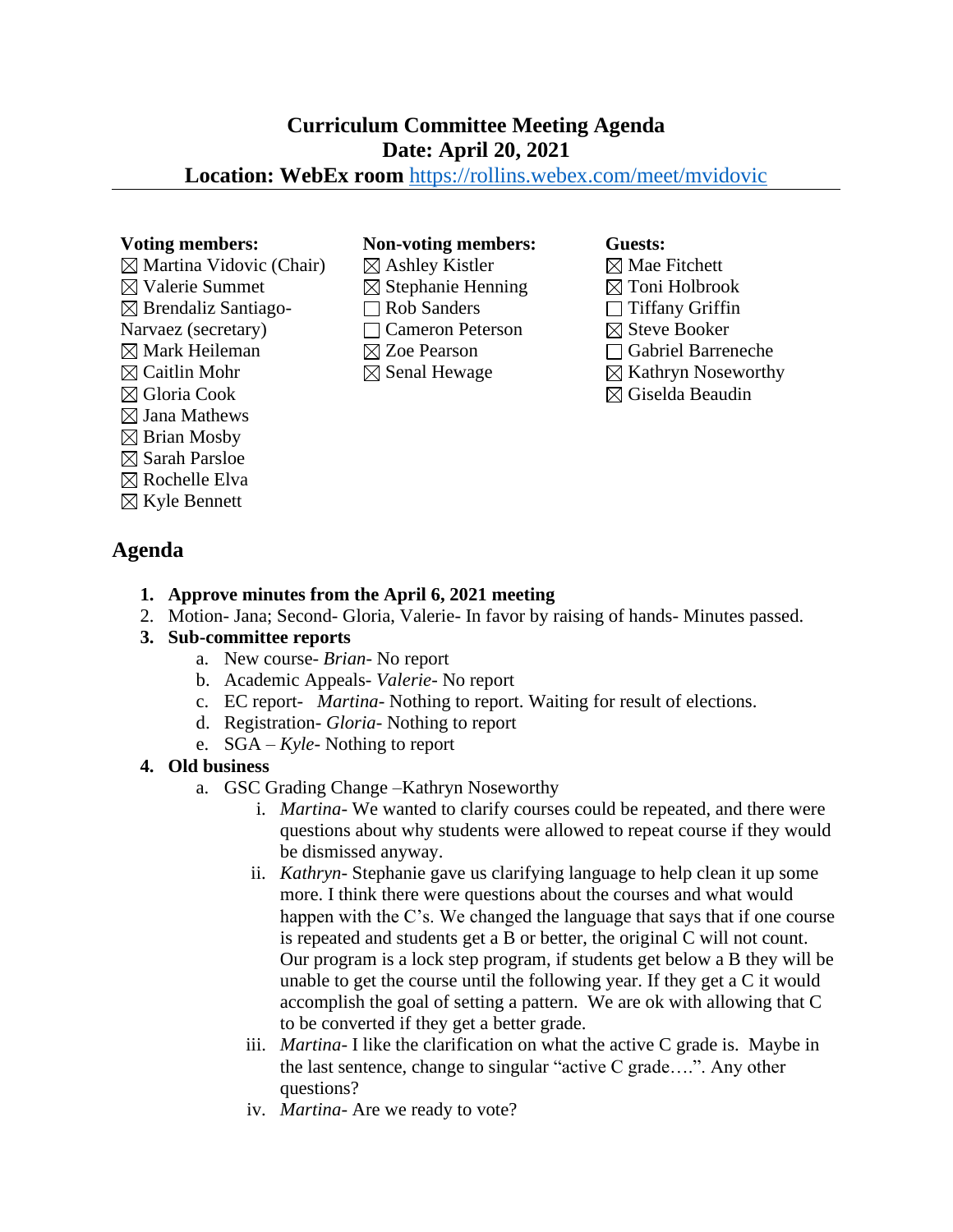v. Motion – Sarah Parsloe, Rochelle- Second; In favor by Raising of hands by all voting members. **It passes.**

#### **5. New business**

- a. Intercultural Development Reflection Assignment Giselda Beaudin
	- i. *Giselda* I'm here to get endorsement from CC for a common cultural reflection assignments in courses. As part of efforts for center for global initiatives we looked at snapshot of year of graduates and the reflections students were doing. This came from strategic plan from the President. The data was not terrible as students were doing a type of reflection. The type of reflection is however inconsistent. We are moving forward with a number of recommendations. One easy thing to do is to ask all faculty that lead study abroad programs to include a common intercultural assignment. It is adaptable to different contents. It is built on an accepted model for accessing intercultural learning. We create consistency. Faculty are having these assignments anyway. Generally speaking we would have all faculty assign it as study abroad courses. Because it may impact some people's syllabi we thought it should be approved/ endorsed by this committee.
	- ii. *Martina* Who does the evaluation?
	- iii. *Giselda* Right now, we do it through our office. But if all faculty do it, then we will do a sampling.
	- iv. *Jana* As someone who has used it in field study experience, I think it is useful in course design and to keep course mission centered. I wholly support it. I think it is great.
	- v. *Martina* All we have to do is endorse it? There is not vote.
	- vi. Everyone agreed in endorsing the common assignment.
- b. Classes that can be used to substitute for MCMP Ashley Kistler
	- i. *Ashley* There has been an increasing issue with students with accessibility issues and the fulfillment of the MCMP competency. They have medical documentation showing MCMP is not the appropriate class according to their accessibility assessment. We've been asked to come up with classes that could be a substitute for students are in this situation. I would like for us to have a conversation of classes that would be appropriate. I wasn't comfortable making a decision long term, I'm seeking advise on how to proceed and what classes would work.
	- ii. *Martina* How many of these do we get a year?
	- iii. *Ashley* Not many. I am just concerned as a way to document a way in which students want to get away from taking an MCMP. I do want to accommodate students that have a genuine need for the accommodation. We do know students that really do not want to take an MCMP. Only want to deal with legitimate requests.
	- iv. *Martina* There are a number of majors that have a requirement of the MCMP.
	- v. *Ashley* Yes, and I believe this is something we need to consider.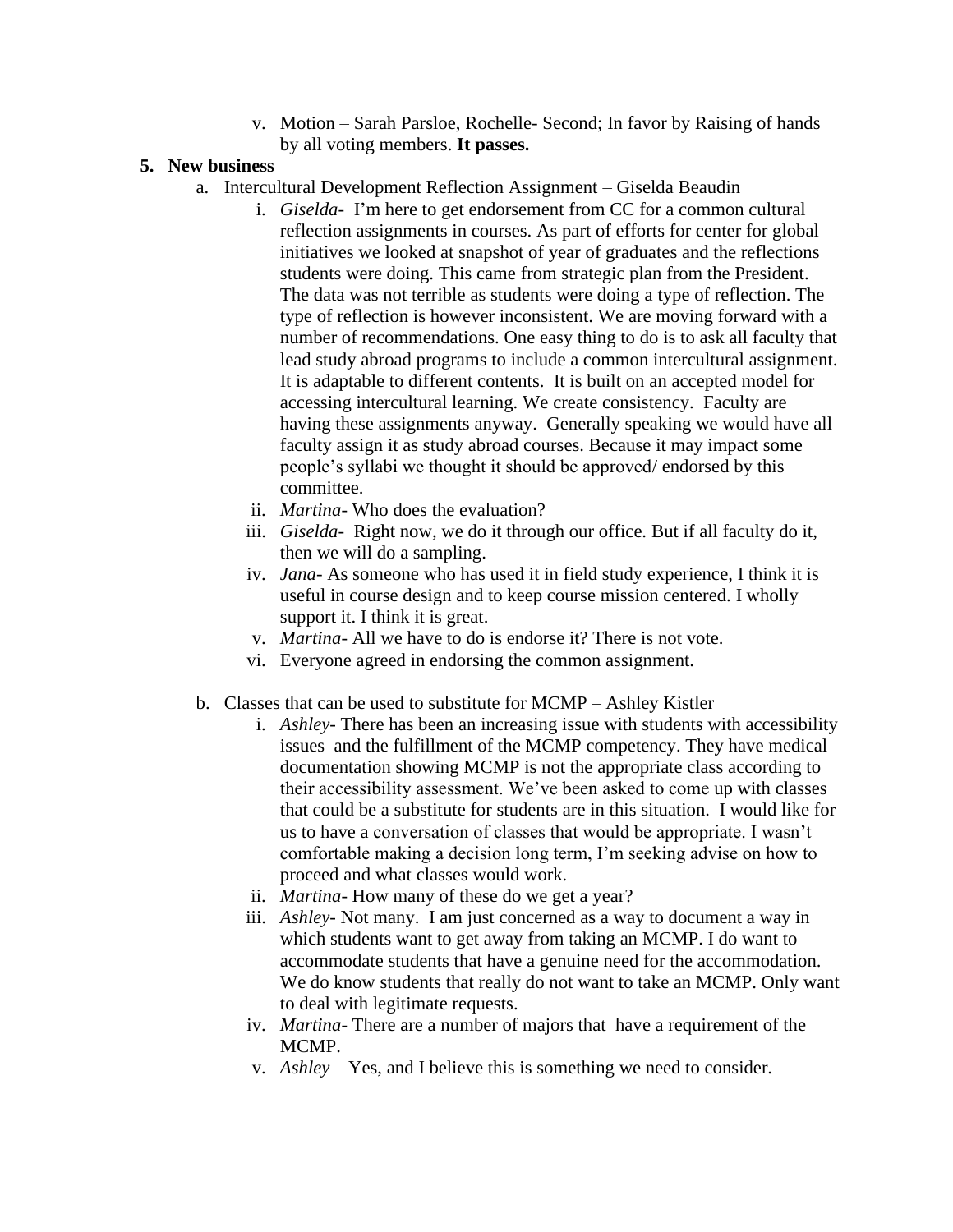- vi. *Ashley* I substituted a student's request with a research methods class. But I don't know what would be an appropriate option moving forward.
- vii. *Martina* If we do not get that many requests per year, I think we are better with the case by case basis. If we create rule some students may end up not being able to major in certain majors that require the MCMP.
- viii. *Mae (chat)*  Typically, students receiving a disability accommodation are informed that it would not apply in majors and minors....i.e., a foreign language accommodation means they cannot major in INB and other majors that require f. language beyond the FCMP.
- ix. *Jana* I wonder if we should keep a track of what the documentation is. The exceptions for foreign languages have really morphed. It is a legitimate concern.
- x. *Zoe* We don't tell people with dyslexia to no major in English if a person has some accommodation with mathematical reasoning, it makes more sense to substitute the class instead of limiting the student as a whole. We also don't want students avoid their MCMP by using this. We need to make sure math is accessible for their students.
- xi. *Stephanie(chat)-* What do other colleges that require a math gen ed do? Can we glean any ideas from other colleges?
- xii. *Sarah (chat)-* Isn't there a logical reasoning class in philosophy? I'm not sure how math-based this is, and might be a good option for gen ed.
- xiii. *Ashley(chat)-* @Sarah, I was told that was not a reasonable substitution for MCMP
- xiv. *Mae (chat)-* I've seen were Informal Logic was used as an MCMP as well as Math for the Liberal Arts at Holt or Valencia or Seminole
- xv. *Ashley* Agree with Zoe we should accommodate as she outlined, but we will always have students that will not be able to take certain courses for a number of medical reasons. Mae is this new?
- xvi. *Mae* It is not new. They tool alternate courses.
- xvii. *Rochelle* Just for education purposes. I have a hard time figuring out why a person has a medical reason not to take any math at all. Just for my education, how does that work? Can you explain this one?
- xviii. *Ashley* I just had letters from Doctors that said cannot take math. It wasn't detailed on what the disability was.
	- xix. *Valerie-* Why we need to find an substitution, why not just waive it? We have already exempted students from BCMP , PEA because of COVID.
	- xx. *Zoe(chat)* It seems like these are very specific cases that need individual attention, making our blanket recommendation for alternate courses not super helpful.
- xxi. *Mae(chat)-* Approved by dean and math dept I believe.
- xxii. *Ashley (chat)-* Agree Zoe
- xxiii. *Ashley* I think what we do is waive it and tell them to take other courses. It comes down to accreditation and the courses students are required to take for SACS. Toni can correct me if I'm wrong.
- xxiv. *Toni*-Ashley is correct, there is minimum threshold. Minimum curriculum comprises 60 to 64 hours right now. Based on accommodation they are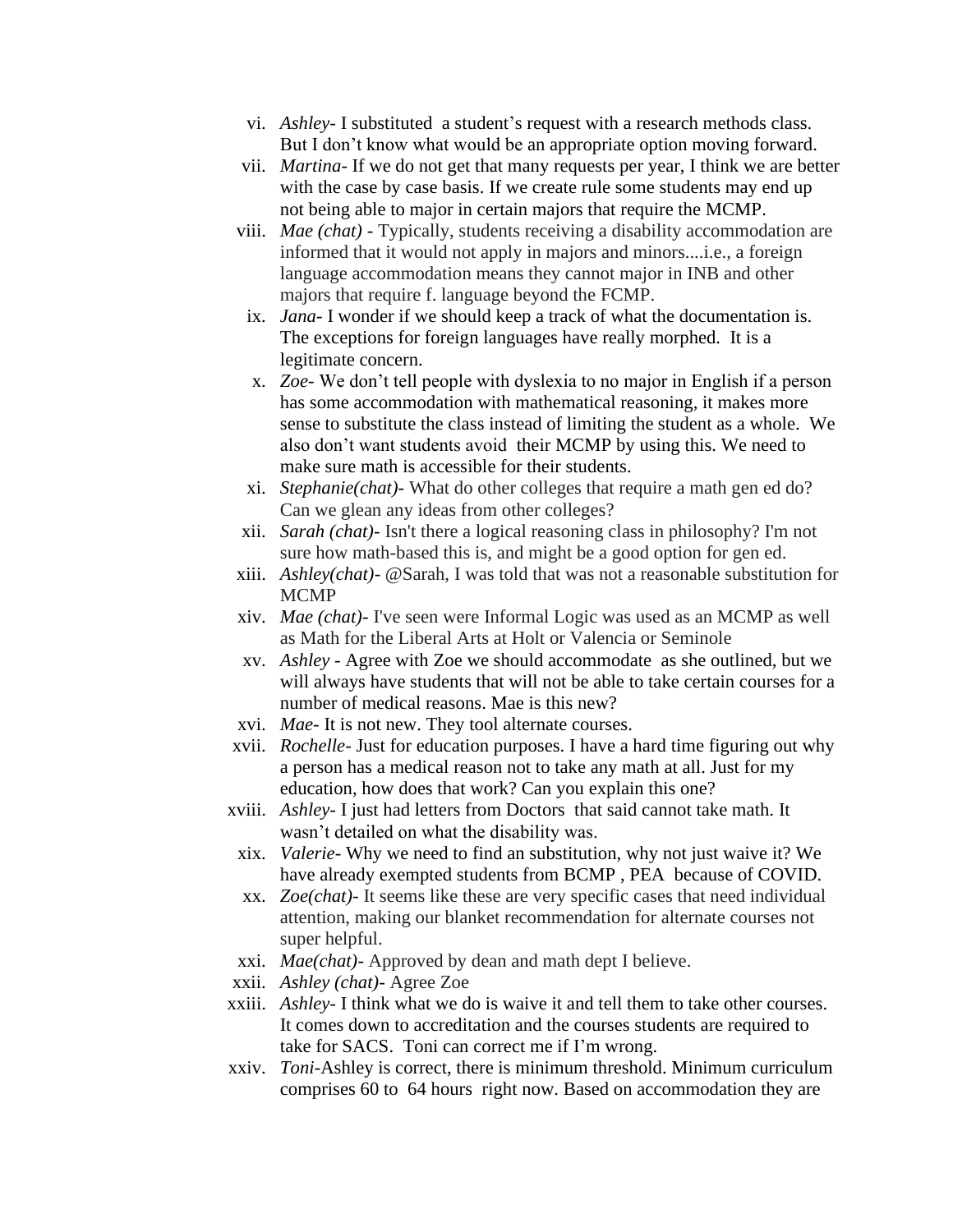given a substitution, so there needs to be a substitution. When we get accredited by SACS we don't want student to come up short. We need to show our education is in compliance with all the requirements.

- xxv. Sarah (chat) Or perhaps ask them to take an additional course in a different competency? i.e. an extra WCMP
- xxvi. *Ashley* Again we don't have to agree on a substitution that is formal. We might be better not having a list and find substitutions on a case by case basis.
- xxvii. *Sarah (chat)-* I think that makes the most sense, given that students' needs may be different
- xxviii. *Kyle-* Motion we handle these on case by case basis; Second- *Mark-* In favor raising of hands.- **Approved.**
- c. Self-Designed Chinese Minor Proposals
	- i. *Martin*a- We have 3 proposals. I spoke to Patricia. She says given that there is such a low number of students that are interested, they don't have grounds for approval. Lee Wei is retiring soon and the Japanese faculty is also about to retire. They get these every 3- 5 years ( in 2017 we had 4 students). I know there issues around credentialing. I understood that if it was not on the books it could fall through the cracks. Toni do we approve these minors, will it be acceptable?
	- ii. *Toni* If there is not an official minor (for SACS we only report self-design major), my concern was and is if there is critical mass we don't have instructors with the credentials needed for accreditation. We do not list it in the catalogue.
	- iii. *Martina-* I located the form. There is no form but there are guidelines for submission.
	- iv. *Toni* Is it in the catalogue?
	- v. *Martin*a- It is now, Stephanie worked on it and added it now.
	- vi. *Toni* Well that is a gap I have to close. Does it need to be approved?
	- vii. *Martina* The process (Guidelines) was approved not the minor itself.
	- viii. *Toni-* I don't know what to say, there is a principle of integrity we need to maintain for the creditor. There is no official Chinese minor, at that point they are independent studies. If the administration/ dean believes the credentials are acceptable are in place. If the committee feels that and is well informed/been due process, Lee is credentialed and able to verse, then we need to make sure it is documented.
		- ix. *Ashley*-Want to clarify, Lee Wei, his Ph.D. is in ethnomusicology. He is teaching with an exception. I have no problem he oversees the minor…. Would you say this is the issue Toni?
		- x. *Toni* He is teaching on an exception as a native speaker. The other piece is that SACS requires us adequate faculty with terminal degrees on the discipline/ field to verse programs of the college. This will fall through the cracks… we will not submit to SACS until 2024. It is the Deans call on the adequacy of the credentialing.
		- xi. *Martina* I would ask the committee whether they are ok with the 3 selfdesign minors. Then we send to a Dean…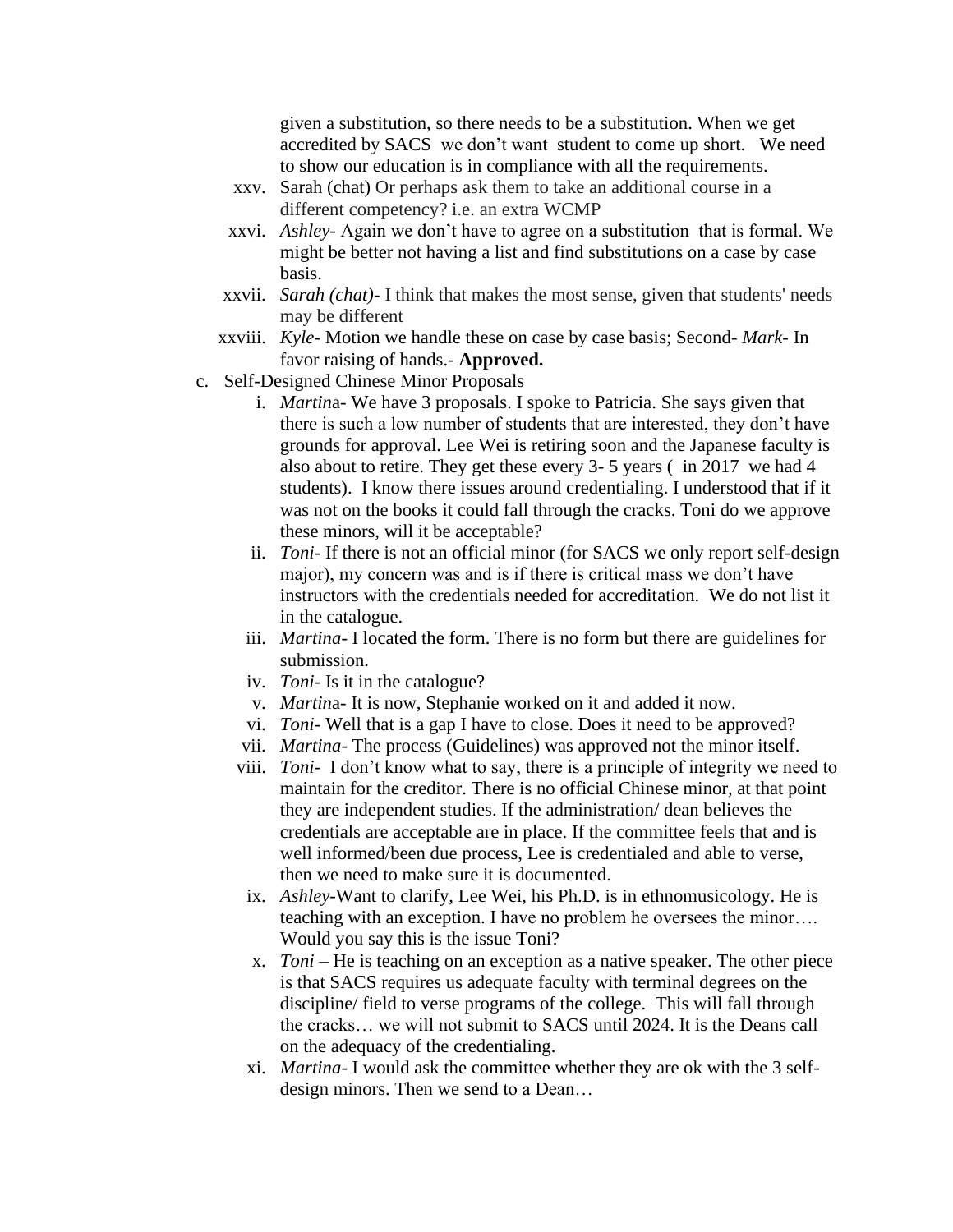- xii. *Mark* Is there a way we could review the guidelines?
- xiii. *Martina* I sent it last week with the agenda.
- xiv. Mark The documentation is misleading and confusing for these selfdesign minors
- xv. *Ashle*y- The issue is that the information we had last week was not in the catalogue. I think we can say moving forward we can use this form.
- xvi. *Martina* The forms have provided everything that is in the guidelines.
- xvii. *Rochelle* Toni said this could fall through the crack now. If faculty are retiring, what will we do to make sure that the actual standards are maintained by the next review in five years. If things change sometimes they get forgotten. Will this factor in for next hiring cycle?
- xviii. *Ashley-* The students that proposed these minors are Juniors. Lee will not retire that quickly…. he will be around to see these minors through.
	- xix. *Toni(chat)-* Next SACSCOC snapshot year is 2023-2024.
	- xx. Rochelle- If we allow the students we will have to guarantee they can continue to complete it right?
- xxi. *Ashley* I don't think this will be a problem. We would work it out.
- xxii. *Toni* I just want to express, I don't think we are violating any principles of integrity. My concern was that this would not become a workaround that will continue long term with additional 4- 5 minors, more than what we have in programs that are on the books. There are plenty of faculty with terminal degrees on modern languages that can oversee the minor, keeping Lee Wei as administrator and instructor. The bigger concern for me is did this get approved? I don't remember this committee approving a self- design minor for the catalogue. Is it now in the catalogues and effective for 2021? I have to report to SACS in our last report. This is concern for me.
- xxiii. *Stephanie-* I believe we approved this when I started in 2017. The reason being that self-design minors came up and we were already approving them through CC. We came up with the language, we put it together me and Emily Russell. It went through and it was approved by CC. I know Josh Almond was in charge of CC at the time.
- xxiv. *Toni*  I didn't know whether it made it through EC.
- xxv. *Ashley (chat)-* I don't remember it going through EC.
- xxvi. *Stephanie* Everything fell through the cracks. It was in the catalogue. Not sure of it was sent to Karla. I'm adding it to 2020.
- xxvii. *Jana* I don't remember it going through EC.
- xxviii. *Stephanie* Did it not go through EC?
- xxix. *Ashley-* I don't see anything in my reports. It is possible it never went through EC.
- xxx. *Stephanie-* Can this be reflected in the minutes.. that we are having a hard time finding the actual document. Can we have it in the minutes that this committee approves of the self- design minors/ guidelines?
- xxxi. *Toni(chat*)- Yes, please, and it should go to EC.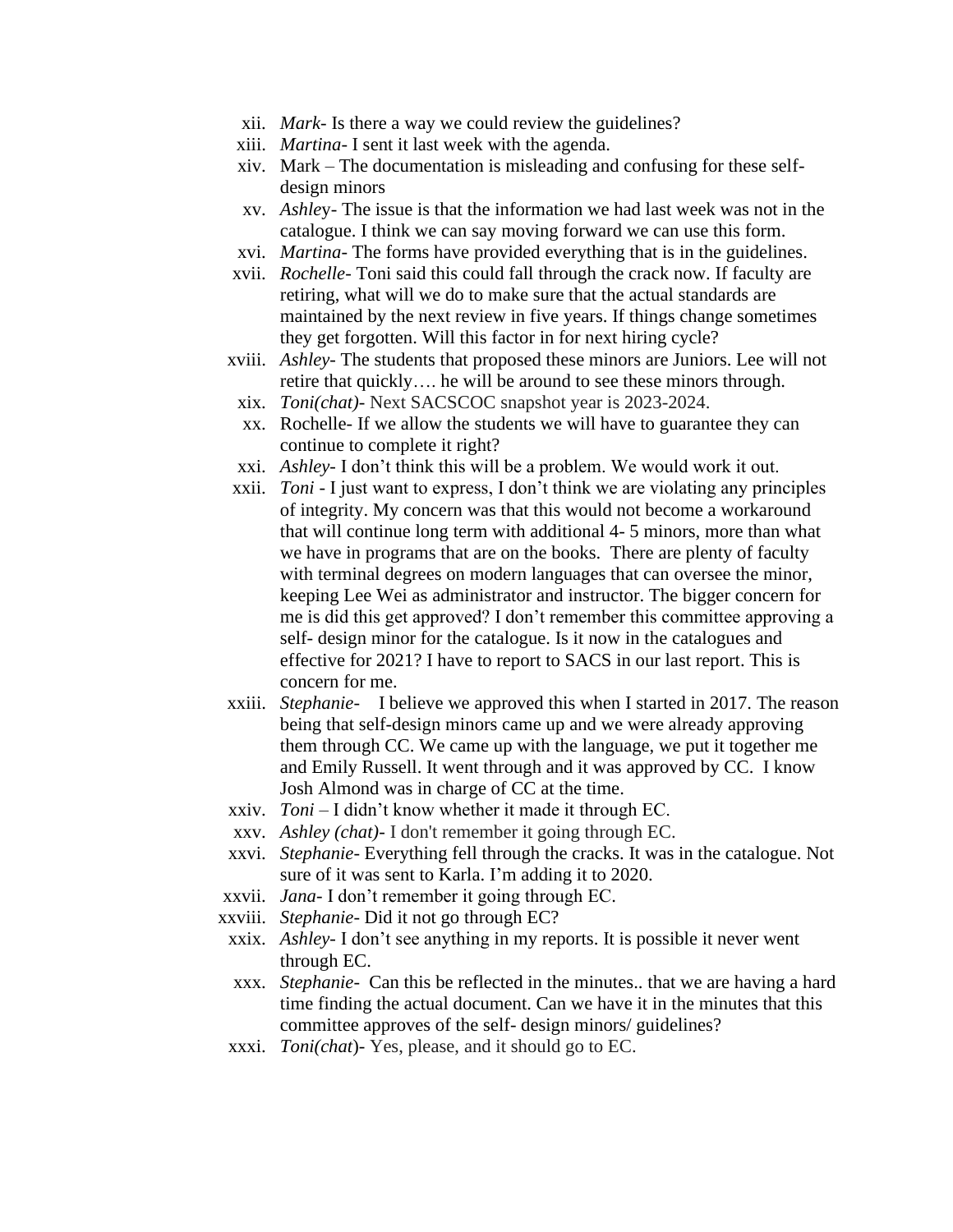- xxxii. *Ashley-* I found the end of the year report AY 2017-2018 in Josh Almonds report, it says "change catalogues language regarding self- design minor". It doesn't say it was sent to EC for approval.
- xxxiii. *Toni* This would have been a new minor, wouldn't it have had to go through EC as it is a new minor at the time….. and go through faculty for approval?
- xxxiv. *Martina* It is a self- design minor it is not really a new minor….
- xxxv. *Mae(chat)-* Think Mario was the chair of CC when this came up
- xxxvi. *Toni* If faculty have oversight of the curriculum we would go through the same process as any minor goes through.
- xxxvii. *Martina* It is not the creation of new minor….
- xxxviii. *Ashley* I agree it should be approved by EC…..
- xxxix. Toni- I don't understand how he could change the language if there was nothing in the catalogue at the time…..
	- xl. *Gloria* I found the minutes in which CC approved the language for selfdesign minor. Proposed by Emily Russell and Stephanie Henning. It is up to you if it will go any further.
	- xli. *Ashley(chat)-* Changed the catalog language surrounding the self-designed minor. That is what he said in his report, above.
	- xlii. *Toni (Chat)-* So the issue is did it make it to EC and the faculty for approval.
	- xliii. *Ashley* That may be the problem, it wasn't put on the agenda for the next year, It didn't make it to EC that year.
	- xliv. *Martina* These minutes are not in the archive? (Kyle commented on chat)
	- xlv. *Ashley-* Where did you find them Gloria.
	- xlvi. *Ashley*  If it has already been approved by CC. It needs to be sent to EC. The issue is the students that are in the situation we should consider them independent of the guidelines.
- **xlvii.** *Jana* Get Jenny the minors for approval. And then get that on the books. I make "*a motion to make an exception to have Jenny approve these minors on a case by case basis with the condition that this formal logistical issue gets reconciled next year"*- Kyle Second- In favor- **Raising of hands.**
- xlviii. *Toni-* Stephanie, you shouldn't put this in the catalogue for 2020, it needs to get approved and then we will put in the catalogue.
- xlix. *Stephanie-* I think it should be in the catalogue if we are using these guidelines…..
	- l. *Toni* It hasn't been approved by faculty, we've been doing them as one offs, almost like appeals. Until the minor is approved, it hasn't been through the process and should not be in catalogue.
	- li. *Ashley-* Maybe Paul can get it through…. I don't think it does have to go to the full faculty.
- 6. **Announcements-** We have Holt major proposals, and Valerie if you want to discuss appeals and Academic Warnings. We will meet next Tuesday. We will invite new committee members to the committee.
- **7. Adjourn**